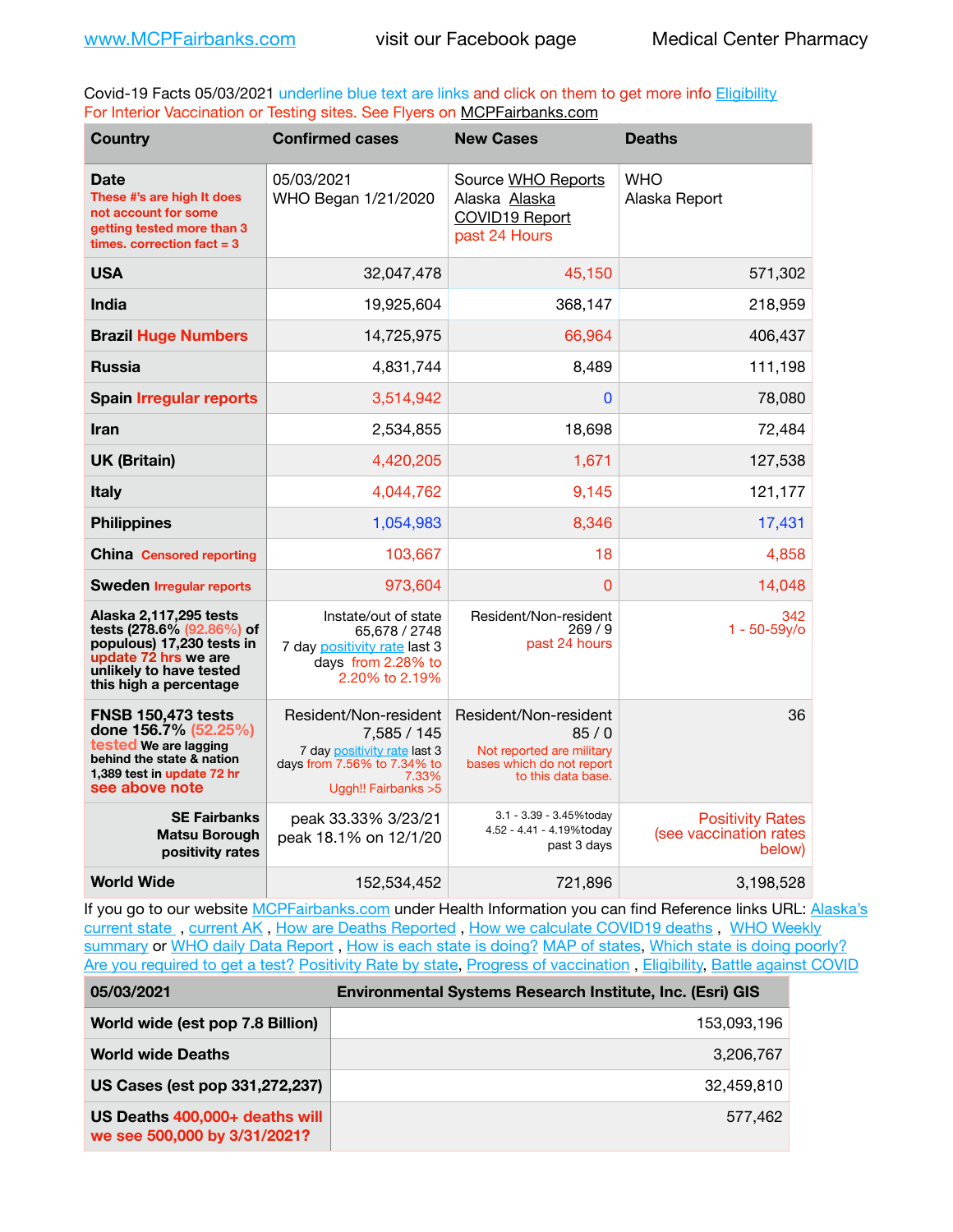## FDA has recommended a pause in the distribution of the Johnson and Johnson vaccine. Due to increase risks of blood thrombosis in young 18-48 y/o women.

Impact of COVID-19 on the US Healthcare system

Estimated US Population 331.3 million 196.1% (65.38%) have been tested (649.1 million) Estimated 5% of US population will test positive for Covid-19 16.56 million (currently 32.5Million (9.81%) of population tested positive vs Alaska (8.64%) we have currently tested an est. 649.1 million based on 32.5 mill that have tested positive discount some of these numbers by 67% to account for multiple testing of same person.

If 8% will require hospitalization of the 16.56 million positive cases, we would need 1.325 million beds. Estimated by the American Hospital Association there are 800,000 staffed beds available.

The US has 2.8 hospital beds per 1000 our needs could be 56, China had 4.3, Italy 3.2, South Korea 12.3

The USNS Mercy and Comfort added 2,000 staffed beds, not ICU

Of these estimated to be admitted to ICU **860,000**, to ICU beds

 The Needs The US has 16,000 ICU beds we have 68,000-85,000 beds

US could need 299,000 beds with ventilators  $\leq$ 16,000 ventilators

**Summation:** Estimated needs could be 1.325 million hospitalized beds for just COVID-19 patients alone. If positives represents 5% of test run, then approximately 649.1 million have been tested, we have no idea how many tests have been run or how many multiple tests conducted on the same person, resulting in 32.5 million positive tests run with 577,462 with 1560 deaths in the past 72 hours, ave 2320/day. In AK, with 65,678 positive cases 8.64% of Alaska, 1,494 hospitalizations, and 342 deaths. Hospitalization rate is 2.27% of those that test positive, Death Rate 0.521% overall or 22.89% of those hospitalized. Those >60 y/o represent 15% of positive cases, yet represent 80% of deaths. 569,114 vaccines given equal approximately 261,074 (34.35%) completed series and 308,040 (40.53%) vaccinated once of population

Normal ICU stay 5-7 days, estimated ICU stay for COVID-19 2-3 weeks and they could tie up a ventilator for that length of time also, helping only 1/3 as many patients.

This is why we need to flatten the curve by social spacing and only essential travel.

Expected Death (these are just estimates based on other countries) if 5% of the US Population (16.56 million) test positive we are now at 29.137 million positive (8.8%) and if

1% die = 165,600 people

2% die = 311,200 people

3% die = 496,800 people

6% die = 993,600 people obviously we have passed the 1.325 million positive cases we are 29.137 million so if 5% of the US population (16.56 million) test positive and 6% of those die = 993,600 deaths if no vaccine, or if 3.09% (511,704) will die, but we are 104.8% of the way there in 52 weeks (1 year).

World wide death rate of positive tests actually 2.09%. The US is at 577,462 1.78% of those actually tested positive, that is 70% lower death rate than when we started in 3/2020 , started at 6%. But we are slipping Death % have gone from 1.67 to 1.82%. There are 7.8 Billion people in the world 331 million live in the US (4.2% of the world's population) 9.81% have tested positive. The US deaths represents 18.01% of the world's death numbers and 21.20% of worldwide confirmed cases.

In comparison to the flu in the US.

CDC Estimates. From 2010 to 2016, the flu-related death rate was between 12,000 and 56,000, with the highest season being 2012 to 2013 and the lowest being 2011 to 2012. Most deaths are caused by complications of the flu, including pneumonia or a secondary bacterial infection of the heart or brain. or 2,000 to 9,333 per year. In 2020 in the US has 19 million cases 180,000 hospitalized and 10,000 (0.052%) have died, typically it is 2% will die, compared to 1.78% with COVID19. 196.1% (US), 278.6% (Alaska), & 156.7% (Fbks) are still too few to protect us from future outbreaks. Experts feel that we need either need people to get infected with the virus and develop antibodies or get vaccinated to create immune antibodies to protect us, that we need >60% of the population to have positive antibody tests and preferably 70-90%, one expert felt they would not feel confident til >85% were positive, to give assurance (herd immunity) in order to go without masks and social distancing. NY City seems to have the highest number at 20%. Testing is so important. Currently we are testing at 45.45 Million tests per month. At this rate to test everyone once it will take 7.22 months or over 0.59 years. To test 3 times it would take 21.65 months or 1.77 years

The [Flu](https://lnks.gd/l/eyJhbGciOiJIUzI1NiJ9.eyJidWxsZXRpbl9saW5rX2lkIjoxMDMsInVyaSI6ImJwMjpjbGljayIsImJ1bGxldGluX2lkIjoiMjAyMTAyMjYuMzYwNDA3NTEiLCJ1cmwiOiJodHRwczovL3d3dy5jZGMuZ292L2ZsdS93ZWVrbHkvb3ZlcnZpZXcuaHRtIn0.ePMA_hsZ-pTnhWSyg1gHvHWYTu2XceVOt0JejxvP1WE/s/500544915/br/98428119752-l) (Influenza kills approximately 1-2% of those infected ([1.6% positivity in Alaska](http://dhss.alaska.gov/dph/Epi/id/SiteAssets/Pages/influenza/trends/Snapshot.pdf) zero deaths for flu), SARS killed 800 people total, COVID19 appears to kill 1.78% > 575,902 of those that test positive (9.81% of US COVID) or 12.3% less deadly than the flu and seems to be more contagious. (Seems to spread more readily) Flu [rates dropped from 300 to single digits this year](https://lnks.gd/l/eyJhbGciOiJIUzI1NiJ9.eyJidWxsZXRpbl9saW5rX2lkIjoxMDEsInVyaSI6ImJwMjpjbGljayIsImJ1bGxldGluX2lkIjoiMjAyMTAyMjYuMzYwNDA3NTEiLCJ1cmwiOiJodHRwOi8vZGhzcy5hbGFza2EuZ292L2RwaC9FcGkvaWQvUGFnZXMvaW5mbHVlbnphL2ZsdWluZm8uYXNweCJ9.oOe3nt2fww6XpsNhb4FZfmtPfPa-irGaldpkURBJhSo/s/500544915/br/98428119752-l) note the start of mask wearing impacted flu numbers.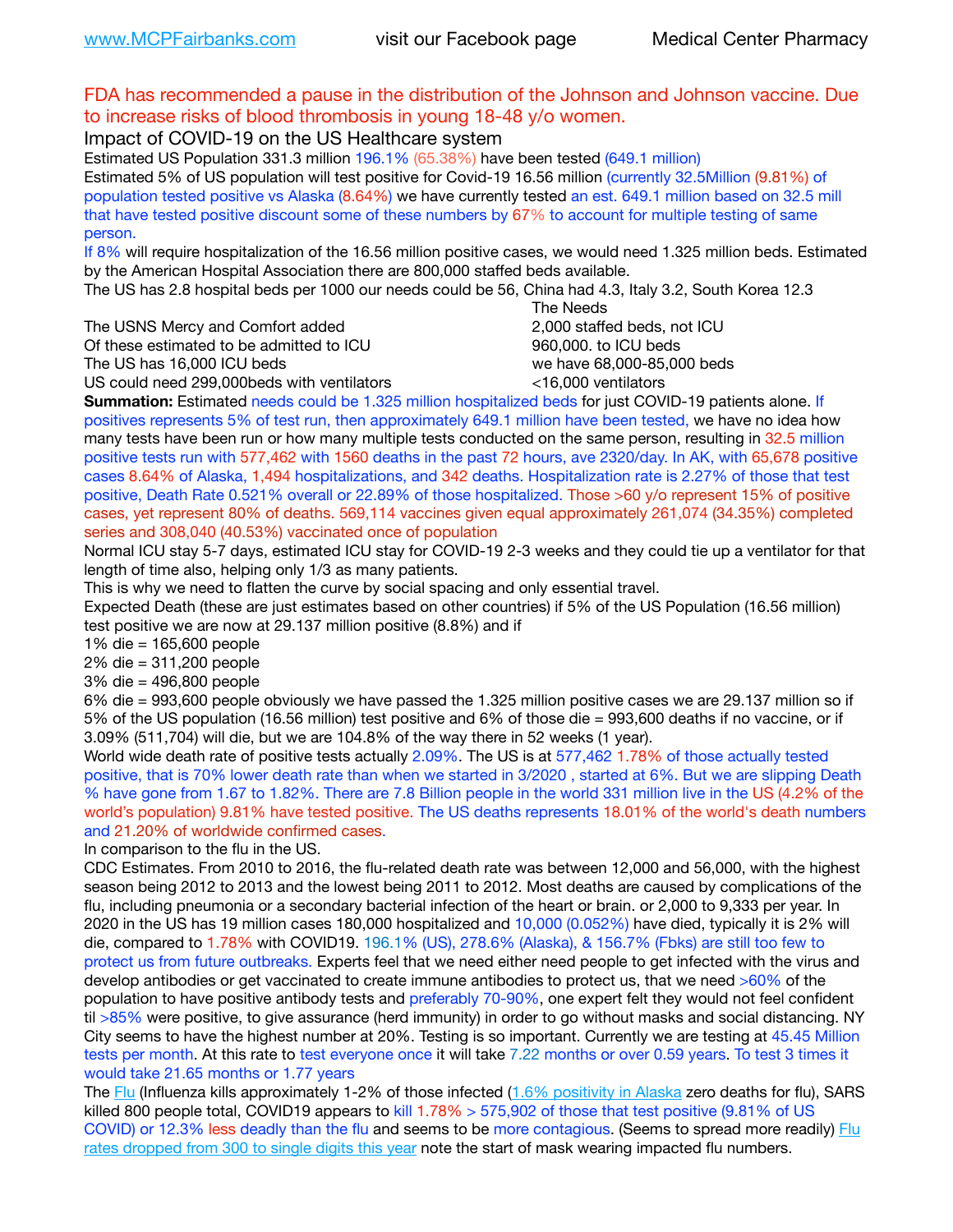Alaska has 65,678 so far, 7,585 in Fairbanks or 1 of every 9 of Alaskans, and with 36 of 342 deaths 1 in 9, the first case was transient foreign airline crew member. Interesting, the Source of Alaska's SARS-Cov2 virus originated not from East Asia by travelers or the west coast (Washington where it was first observed) , but came from the east coast of the US, and they were inoculated first from Europe, accordingly from New York's Governor and CDC. Currently 36 Variants known, only 6 of major concern in the US. (Europe's (china's)) Primary, plus an Ohio variant (COH.20G/501Y), California, [UK](https://www.cdc.gov/coronavirus/2019-ncov/transmission/variant-cases.html) (B.1.1.7), (7) South African (1.351), and (2) Brazil (P.1), we have seen 5, Europe's (China) [variant,](https://www.webmd.com/lung/news/20210318/cdc-who-create-threat-levels-for-covid-variants?ecd=wnl_cvd_031921&ctr=wnl-cvd-031921&mb=kYbf7DsHb7YGjh/1RUkcAW0T6iorImAU1TDZh18RYs0=_Support_titleLink_2) California, Brazil, UK, South Africa, in Alaska so far, the last 3 in particular as they have a 50% increase in transmissibility vs 20% in the others over the China variant.

**Best practice protection** is good personal Hygiene do not touch eyes, nose, mouth, wash hands frequently for at least 20-30 seconds, before you touch your face, and observe personal spacing of 6-18 feet. Remove your shoes in your house, frequently clean surface areas, let the cleaner sit 15-20 sec before wiping off. **We are recommending to wear any kind of mask.**

Drug treatment is being researched, but as yet not been verified, only suggested. Best to isolate those sick and isolate those most susceptible (old and preconditioned with risk factors)

**Risk factors:** Cardiovascular disease (56.6%), Obesity (41.7%), Diabetes (33.8%), age >60, respiratory problems, especially smokers or those who vape, High Blood Pressure

If you have been exposed self isolate for 2-4 weeks

One episode in China, a man tested negative for 27 days before showing symptoms. So Isolation may want to be considered up to 4 weeks not just 10-14 days.

Italy 1 in 10 positive cases admitted to ICU due to Hypoxic failure requiring mechanical ventilation. In NY it was 1 in 7 that required hospitalization, of the 5700 hospitalized 2634 were discharged (79% (2081)) or added (21%(553)), 9 in 10 put on a ventilator died.

Public policy development and education is important. **How Long does Covid-19 stay on objects**

| (It |
|-----|
|     |
|     |
|     |
|     |

nfluenza virus 1.82 Hrs)







Vaccination in Alaska by Age

10-19 20-29 30-39 40-49 50-59 60-69 70-79 >80

## Updated graph numbers.

### Project outward

| Exhalation can spray           | $1.5$ m $(4.9$ ft)     |
|--------------------------------|------------------------|
| spittle (droplets)             |                        |
| Coughing                       | $2 \text{ m}$ (6.6 ft) |
| Sneeze                         | 6 m (19.7 ft)          |
| Development of immune response |                        |

Early viral testing tests to see if you currently have the virus.

Later antibody testing tells us if you have been exposed and survived. But does not tells us if you have immunities to the virus. We will need to have both tests done in order to

open the community..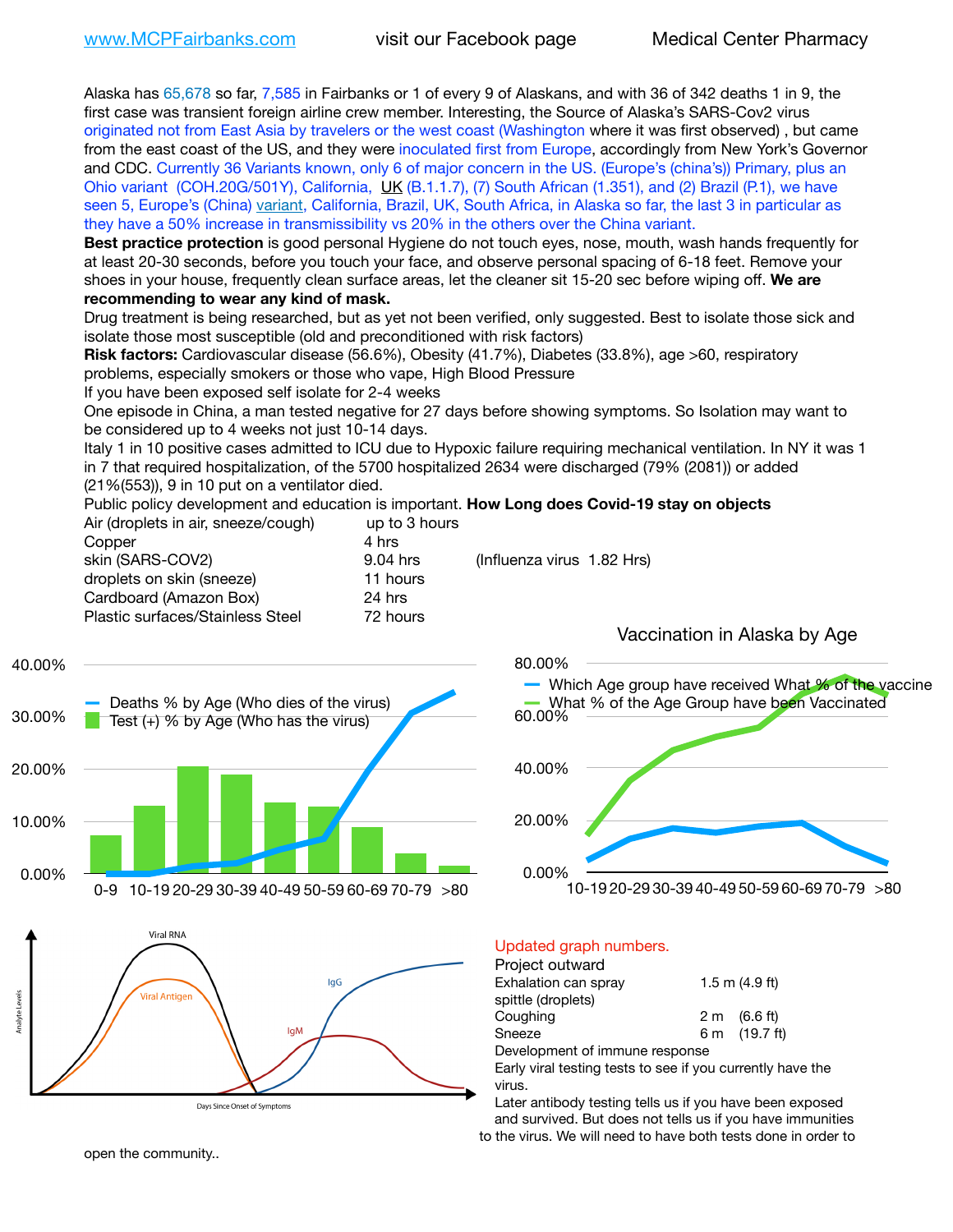Viral Antigen and Viral RNA tells us you have the disease and can spread the disease and can or are currently sick. IgM (short term) and IgG (long term antibodies) tells us you have experienced the virus or had the vaccine, and got over it. You may be resistant if your [antibody levels](https://www.cdc.gov/coronavirus/2019-ncov/lab/resources/antibody-tests.html) are high enough. [Current](https://l.facebook.com/l.php?u=https://www.itv.com/news/2020-10-26/covid-19-antibody-levels-reduce-over-time-study-finds?fbclid=IwAR3Dapzh1qIH1EIOdUQI2y8THf7jfA4KBCaJz8Qg-8xe1YsrR4nsAHDIXSY&h=AT30nut8pkqp0heVuz5W2rT2WFFm-2Ab52BsJxZZCNlGsX58IpPkuVEPULbIUV_M16MAukx1Kwb657DPXxsgDN1rpOQ4gqBtQsmVYiWpnHPJo2RQsU6CPMd14lgLnQnFWxfVi6zvmw&__tn__=-UK-R&c%5B0%5D=AT1GaRAfR_nGAyqcn7TI1-PpvqOqEKXHnz6TDWvRStMnOSH7boQDvTiwTOc6VId9UES6LKiOmm2m88wKCoolkJyOFvakt2Z1Mw8toYWGGoWW23r0MNVBl7cYJXB_UOvGklNHaNnaNr1_S7NhT3BSykNOBg) [View of antibodies/immunity](https://www.livescience.com/antibodies.html)[.](https://www.itv.com/news/2020-10-26/covid-19-antibody-levels-reduce-over-time-study-finds) We have tested currently 278.6% (92.86%) of the Alaskan population and over little over 196.1% (65.38%) of the US population, discount these numbers by 67% to reflect multiple testing of the same person. To be safe, we need at least 25% to see if we are making progress, [60%](https://www.jhsph.edu/covid-19/articles/achieving-herd-immunity-with-covid19.html) to [barely qualify](https://www.nature.com/articles/d41586-020-02948-4) to be safe, and [70-90%](https://www.mayoclinic.org/herd-immunity-and-coronavirus/art-20486808) to be assured we will not see a second wave of sickness. Some experts will [not feel safe til we are at 85%.](https://www.bannerhealth.com/healthcareblog/teach-me/what-is-herd-immunity)

Three types of clinical laboratory COVID-19 or SARS-CoV-2 tests are being developed:

Molecular Gene sequencing (current method), Viral antigen (testing parts of the virus), Host antibody tests (serology). They detect the virus in different ways.

Mask & [Mask Usage:](https://www.nationalgeographic.com/history/2020/03/how-cities-flattened-curve-1918-spanish-flu-pandemic-coronavirus/) N95 filter out 95% of the particles in the air 3 microns in size or larger.

Mold sizes are about 10-12 microns in size. Bacteria are larger, so is dust

Gas molecules and viruses are smaller. PM2.5 are 2.5 microns in size.

**Viruses** can be 1 micron in size, 0.3 micron in size, or 0.1 microns in size, so they **will pass right through**. **We recommend wearing any mask, the mask may provide up to 5 times the protection** ver **wearing no mask at all**. It still **does not protect** the wearer from contracting the infection, it **can inhibit** the spreading, something is **better than nothing at all**.

**Remember there is a clean side ( the side towards you) and a dirty side,** the side to the contaminated air is dirty. If you are COVID positive then this is reversed. When handling the mask, do not touch the dirty side and then touch your face, Wash properly your hands first after touching the dirty side before touching your face. If you are infected the dirty side is the inside surface of the mask. Wash your homemade mask in hot water wash >133F (for at least 10 minutes) and rinse to sanitize with high heat >133F Plus and a weak bleach or peroxide (not Both) the mask. Daily if possible. If you are a frontline health care provider with a homemade fabric mask 2 hours. Do not touch the dirty side.

**Alcohol solutions** should be 60-80% alcohol **70%** is optimal. **Keep wet and rub 30 seconds**, or Happy Birthday song sung 3 times. **Hydrogen peroxide diluted to 2%** or 4 teaspoonful per quart of water (20ml per 946ml) Bleach the same ratio **Vinegar and ammonia are good cleaning agents, but not disinfectants**. **Do not mix** any of these agents together, toxic fumes can result. **Disinfectants, in order to be effective**, should remain on the applied surface, to be cleaned moist **(wet) for 30 seconds to 4 minutes** depending on material. Caution may dissolve glue or adhesives or bleach and discolor items, check with manufacturers. Do not let it get inside electronic devices. UV (10 minutes), [UV light](http://www.docreviews.me/best-uv-boxes-2020/?fbclid=IwAR3bvFtXB48OoBBSvYvTEnKuHNPbipxM6jUo82QUSw9wckxjC7wwRZWabGw) only kills where it can see.

#### **Myths**

Taking hot baths, using colloidal silver, eating garlic soup, gargling with bleach are not proven to be effective. We have already seen using chloroquine taking the wrong form in the wrong dose can be fatal, one death and one critically injured. (see Arizona couple after listening to the president)

**We have heard of all kinds of cures.** To date there is no curative or preventative treatments, only supportive therapy. At this point there is **no proof** that Quinine, zinc, Hydroxychloroquine, Chloroquine, or Vitamin C works. As they say wives-tale at best, irresponsible reporting most likely. We have seen no information that they work, ineffective dosing issues, over-dosing issues, permanently killing the senses of smell or taste, inappropriate usage, cardiac arrhythmias, and death from the usage of these agents have been reported.

The virus may die out with heat of summer, or cold weather, this is a myth, There are a couple of studies at show the virus can withstand 98F. We know the body tries to use up to 104F to potentiate our immune system, to kill viruses. Taking NSAID, Aspirin, Ach-Inhibitors, Arb's and you get the COVID-19 infection are not contraindicated and no clinical evidence that says you should stop any of these classes of medications. It would be misguided and ill advised if you did so In other words, Unless your doctor makes changes, keep taking your medications unless told to do otherwise.

As of 12/21/20, DHSS is aware of 11 reports regarding possible allergic reactions from Alaska's hospitals to CDC: Bartlett Regional Hospital (8), Providence Alaska (2) and Fairbanks Memorial Hospital (1). Two were identified as anaphylaxis and one of those resulted in hospitalization for ongoing monitoring. In the other three cases, symptoms were mild and not considered anaphylaxis. Symptoms have resolved in all cases and the hospitalized patient has been discharged and is doing well. The CDC said there appears to be no obvious geographic clustering of these reactions, nor was a specific production lot involved. People who experience anaphylaxis after the first dose should not receive a second dose, according to CDC recommendations.

For being one of the first in that nation to start vaccinating those <16y/o, we have slowed down vaccinations to where we are way behind. Fairbanks in particular, the positivity rate is extremely High, at 7.33%, compared to the rest of the other regions of the state, Fairbanks ranks 4th poorest in vaccinations. More people are getting sick more frequently. Soon we will have more deaths.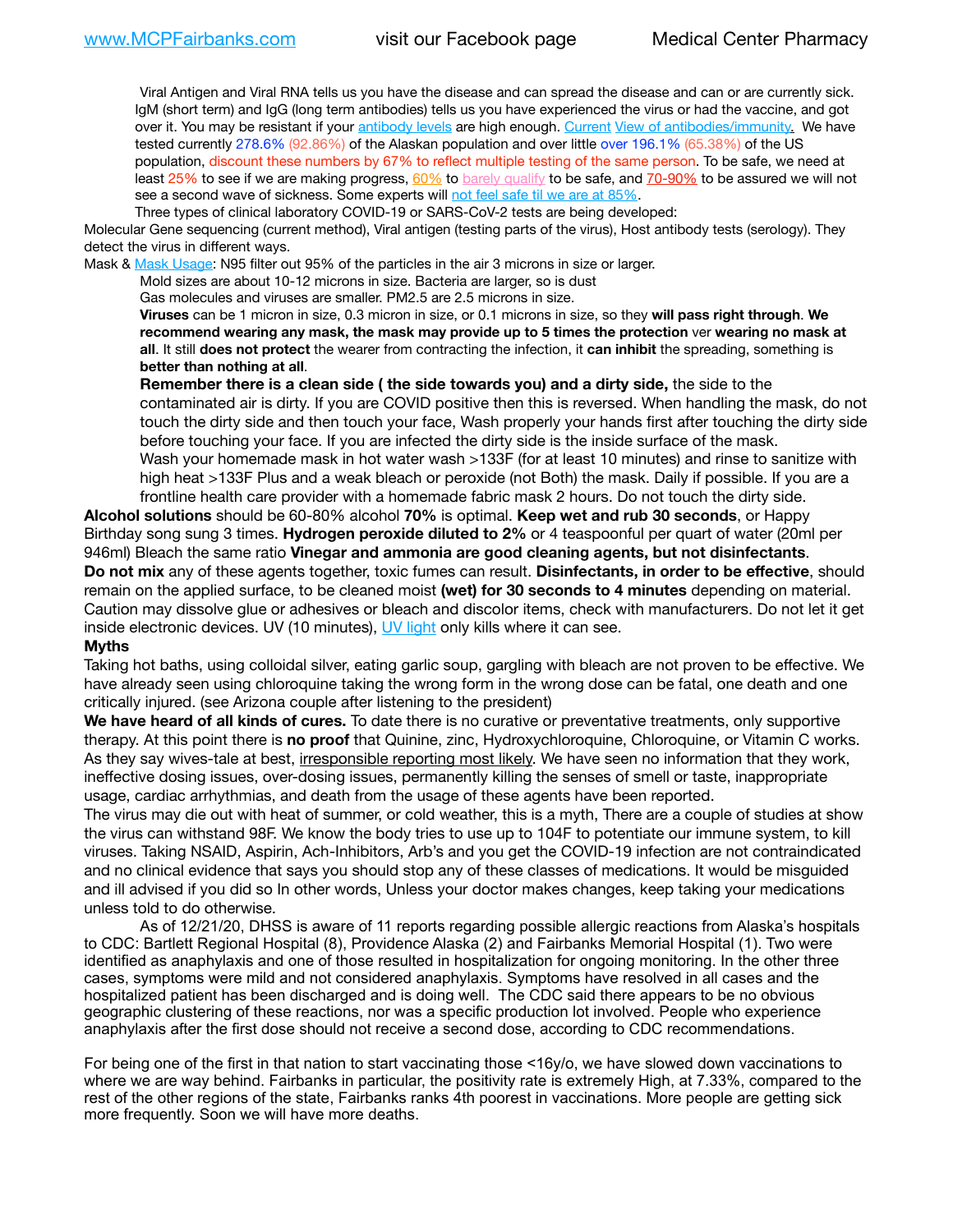Most Alaska adults have at least one ongoing condition that increases their chances of getting seriously ill with COVID-19.



| <b>Conflict</b>                                | <b>Combat Death</b> | Past 72 hours |
|------------------------------------------------|---------------------|---------------|
| <b>Revolutionary War</b>                       | 8,000               |               |
| <b>Civil War</b>                               | 214,938             |               |
| <b>World War I</b>                             | 53,402              |               |
| <b>World War II</b>                            | 291,557             |               |
| <b>Korean Conflict</b>                         | 33,686              |               |
| Vietnam                                        | 47,424              |               |
| <b>Gulf War</b>                                | 149                 |               |
| Afghanistan                                    | 1,833               |               |
| Iraq                                           | 3,836               |               |
| <b>1918 Flu</b>                                | 675,000             |               |
| 9/11 deaths                                    | 2,977               |               |
| COVID19 deaths from 1/20/2020<br>to 05/03/2021 | 577,462             | 1,560         |

Check our website [www.MCPFairbanks.com](http://www.MCPFairbanks.com) for the 13 testing sites in the interior of Alaska.

Alaska is in Phase 2, Where everyone over the age of 16 years old qualify to receive the vaccination. Those under the age of 16 will be announced at a later time, pending research results from The companies producing the vaccines and the FDA approval process. Be sure to keep and save your proof of vaccination cards as you may need it for travel purposes in the future.

Gao Fu, the director of the China Centers for Disease Control, admitted on 4/10/2021 that the country's vaccines don't exactly give Covid-19 a knockout blow. One study from Brazil found that the vaccine from the Chinese company Sinovac was 50.4% effective, compared to Pfizer's 97%. Fu said the government is looking for ways to boost effectiveness.

## Many Alaskans live with underlying health concerns

You can not change your age but you can affect change with other risk factors. Nov. 17, 2020 for more information check out [Alaska DHSS Insights](http://dhss.alaska.gov/dph/Epi/id/Pages/COVID-19/blog/20201117.aspx)

Epidemiologists within the Section of Chronic Disease Prevention and Health Promotion analyzed reports from about 8,500 randomly-selected Alaska adults who participated in the annual [Behavioral Risk Factor Surveillance System \(BRFSS\)](http://dhss.alaska.gov/dph/Chronic/Pages/brfss/default.aspx) telephone survey between 2016 and 2018. About 67% of Alaska adults — two out of three — have at least one of the following ongoing health concerns that have been shown to increase chances for serious illness from COVID-19: